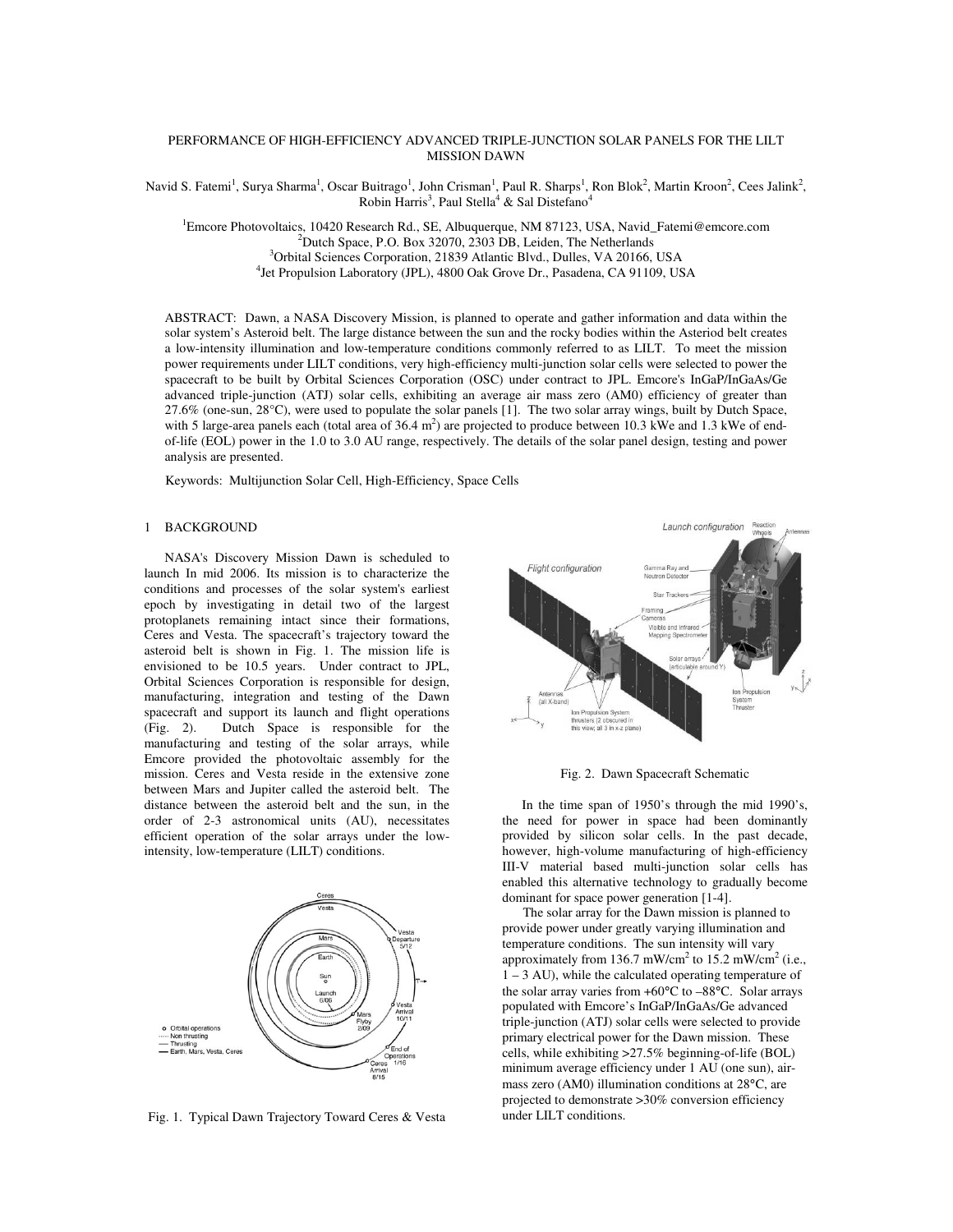### 2 ADVANCED TRIPLE-JUNCTION (ATJ) SOLAR CELLS

It is well known that typical space solar cells designed for one sun operation may behave quite differently under LILT conditions. Historically, some space silicon cells have exhibited an illuminated currentvoltage (I-V) characteristic with an unusual shape under LILT testing. This is referred to as the "flat spot" phenomenon [5]. This phenomenon causes these cells to exhibit a lower performance, at or near the maximum power point, than expected under LILT conditions. A similar effect has been observed in some of the lowest grade multi-junction GaAs cells, within the normal distribution of efficiencies in the cell production. This seems to be correlated to the shunt resistance (Rsh), in that cells with lower fill factor (FF) values are the only cells that have a potential to show this effect. One of the factors that affect Rsh is defect sites within or at the edge of the semiconductor layers.

It is well known that under 1x AM0 intensity, the solar cell performance is enhanced at lower operating temperatures. As might be expected from cells having below nominal values of Rsh, the lower-than-expected performance observed with some cells under LILT is emphasized under the conditions of low intensity flux, and not low junction temperatures. The LILT behavior of the solar cells can therefore be well characterized by only measuring the cells under low intensity light illumination levels at room temperature and subsequently applying temperature coefficient values which have been measured by JPL under LILT conditions. Consequently, the Emcore ATJ solar cells, manufactured for the Dawn mission, were all tested and electrically graded under low-intensity conditions at 28°C (instead of at 1x AM0).

This test methodology also removes the onerous condition of measuring large number of cells at below 0°C temperatures in a manufacturing line. The same testing and grading principals were applied to the production of 11,480 large-area (27.5 cm<sup>2</sup>) ATJ CIC (coverglass-interconnected-cell) assemblies for the solar panel build. The photograph of a Dawn ATJ CIC is shown in Fig. 3.



Fig. 3. ATJ production CIC – area of 27.5  $\text{cm}^2$ 

Solar cells with higher FF values when tested under AM0, 1x intensity, maintained or showed improvement in FF under low intensity testing. On the other hand, low FF cells (i.e., <80% at 0.277x intensity)

tested under 1x intensity, sometimes exhibited a greater degree of FF degradation under lower intensities. The low intensity measurement of all cells and CICs was performed under 0.277x AM0 illumination. It was concluded from this test that even the lower-grade cells exhibit an acceptable performance under low-intensity conditions, and that the power demand of the Dawn spacecraft could be met using the typical range of the ATJ cell performance distribution. This typical ATJ cell performance distribution. performance range under 1x AM0 is shown in Fig.4.



Fig. 4. ATJ production cell AM0 efficiency histogram

In the following sections, the power analysis methodology and the results of flight panel testing under Dawn illumination conditions are presented.

## 3 SOLAR PANEL CONFIGURATION

As mentioned earlier, the Dawn solar array consists of two wings, with 5 solar panels per each wing. One wing configuration is schematically shown in Fig. 5.



Fig. 5. Schematic solar wing configuration (circled numbers denote circuit numbering)

As shown in the figure, each panel is comprised of two circuits. Each circuit contains 14 strings. Total of 28 strings are bonded to every panel, with 41 cells connected in series per each string, bringing the total number of cells in each panel to 1,148 cells. All rectangular panels have the same dimensions: 2.265 x 1.608 m, resulting in a panel area of 3.64 m 2 . Photographs of one representative panel, as well as, the unassembled  $+Y$  wing are shown in Fig. 6 and Fig 7, respectively.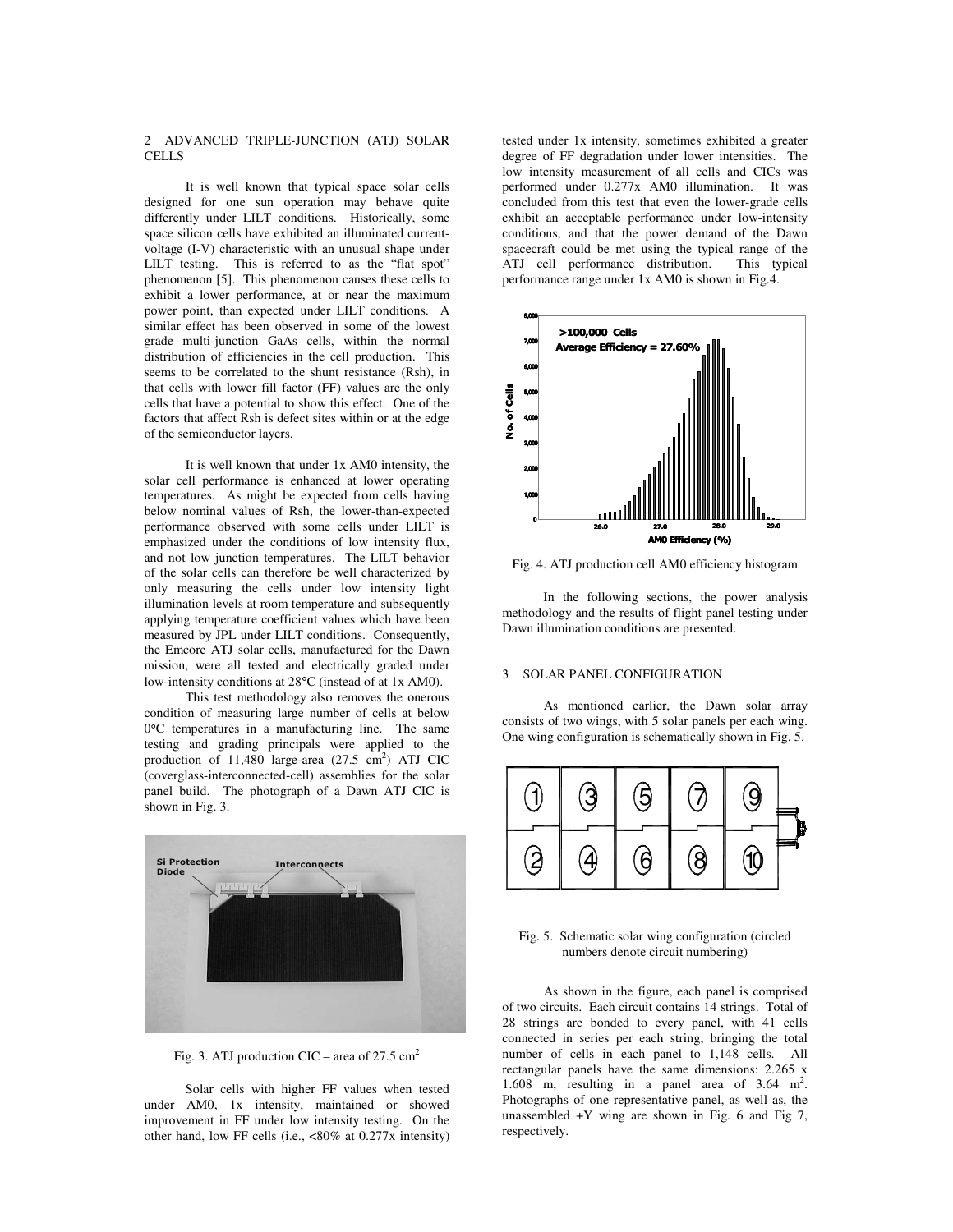

Fig. 6. Photograph of a Dawn panel (one of 10) populated with 1,148 large-area (27.5 cm<sup>2</sup>) ATJ solar cells



Fig. 7. Photograph of unassembled  $+Y$  wing consisting of 5 panels

### 4 POWER REQUIREMENTS & ANALYSIS

The Dawn spacecraft has a maximum power point tracker for maximum performance over the large intensity and temperature ranges. The power requirements and the calculated power for the Dawn mission at the array level are summarized in Table I, taking into account the predicted temperature of the array at the applicable sun distance.

Other requirements included array maximum power voltage (Vmp) to be greater than >85 V & <140 V & BOL short-circuit current (Isc) < 7.5 A. The calculated

power values shown in Table I were the result of a comprehensive power analysis that was performed to predict the array level power. The solar array power analysis predicts the array electrical performance at all relevant stages during the mission by simulating the I-V curve generated over the required temperature range, sun intensity, and environmental conditions and loss factors, i.e. radiation, micrometeorites, etc. The solar array model allows for the generation of an I-V curve at the cell, string, circuit, panel, and array levels. Performance parameters such as Isc, Voc, maximum power point current (Imp), maximum power point power (Pmp), and power or current at any given voltage may be determined from these generated I-V plots.

| Table I. Dawn requirements & predicted power as a |
|---------------------------------------------------|
| function of distance from the sun                 |

| <b>Sun Distance</b> | Intensity | Required  | Calculated |
|---------------------|-----------|-----------|------------|
| (AU)                | (AM0)     | Power (W) | Power (W)  |
|                     |           |           |            |
| 1.00                | 1.000     | 3,600     | 10,317     |
| 1.77                | 0.319     | 3,650     | 3,804      |
| 2.25                | 0.197     | 2,350     | 2,449      |
| 2.60                | 0.148     | 1,770     | 1,781      |
| 3.00                | 0.111     | 1,300     | 1,323      |

In the model, as in the solar panels, the cells are connected in series to form strings and the strings are connected in parallel to form circuits. In order to calculate the array power, the individual solar cell power outputs at any given stage during the mission is multiplied by the number of cells in the array and all pertinent current and voltage drop losses are applied. The voltage output of a circuit is calculated by multiplying the number of cells connected in series in a single string by the voltage output of a single cell. The current output of a circuit is calculated by multiplying the number of strings connected in parallel by the current output of a single string. Additional voltage losses due to wiring, connectors, and blocking diodes are then applied to the final results.

The results of the analysis rely on the actual measurement of the electrical performance parameters (i.e., Voc, Isc, Vmp, and Imp at 0.277x sun intensity and 28ºC for cells manufactured for the Dawn program. The CICs were electrically graded at a load voltage (Vspec.) of 2.205 V. The minimum average illuminated CIC current at this load voltage (Ispec.) was slightly greater than 121 mA, and the bin width was set at 1mA.

The Dawn solar array power analysis was therefore performed for the 0.277x case (1.9 AU) using the actual CIC test data, while the performance parameters (including temperature coefficients) for other lowerintensity AU cases of interest (i.e., 2.25, 2.6, and 3.0 AU) were extrapolated from the 1.9 AU case. The extrapolation was performed using a sampling of actual ATJ CIC measurement data taken under LILT conditions. Several representative ATJ CICs were measured at JPL under low intensity and low temperature conditions corresponding to the Dawn mission profile, enabling both BOL & EOL characterization of the CICs under operational conditions.